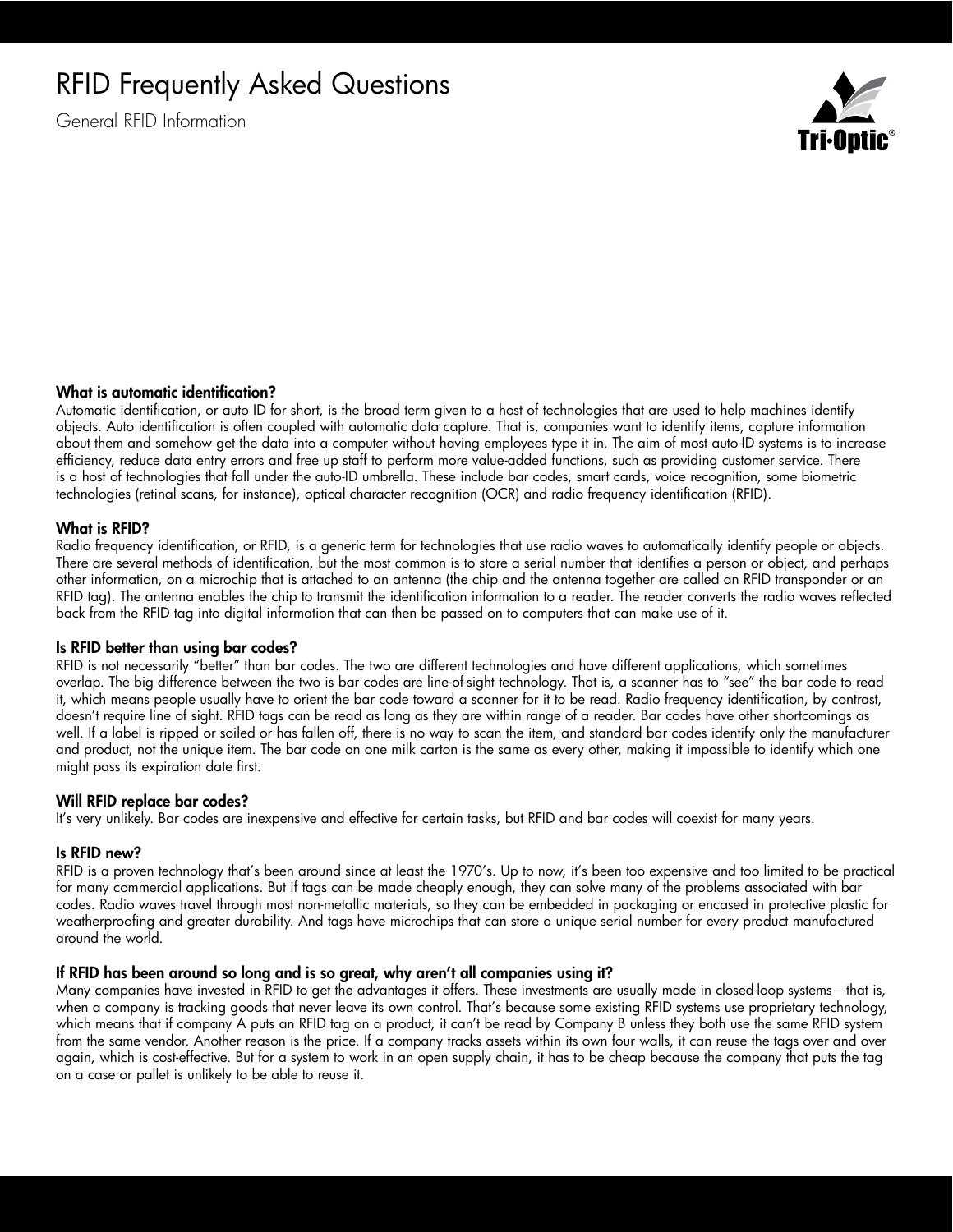# What has prevented RFID from taking off until now?

One issue is standards. There are well-developed standards for low- and high-frequency RFID systems, but most companies want to use UHF in the supply chain because it offers longer read range—up to 20 feet under good conditions. UHF technology is relatively new, and standards weren't established until recently. Another issue is cost. RFID readers typically cost \$1,000 or more. Companies would need thousands of readers to cover all their factories, warehouses and stores. RFID tags are also fairly expensive—20 cents or more—which makes them impractical for identifying millions of items that cost only a few dollars.

# What are some of the most common applications for RFID?

RFID is used for everything from tracking cows and pets to triggering equipment down oil wells. It may sound trite, but the applications are limited only by people's imagination. The most common applications are payment systems (Mobil Speedpass and toll collection systems, for instance), access control and asset tracking. Increasingly, retail/CPG and pharma companies are looking to use RFID to track goods within their supply chain, to work in process and for other applications.

# What have the initial benefits of RFID technology been?

RFID technology can deliver benefits in many areas, from tracking work in process to speeding up throughput in a warehouse. Visit RFID Journal's section to see how companies are using the technology's potential in manufacturing and other areas. As the technology becomes standardized, it will be used more and more to track goods in the supply chain. The aim is to reduce administrative error, labor costs associated with scanning bar codes, internal theft, errors in shipping goods and overall inventory levels.

# RFID TECHNOLOGY

## How does an RFID system work?

An RFID system consists of a tag made up of a microchip with an antenna, and an interrogator or reader with an antenna. The reader sends out electromagnetic waves. The tag antenna is tuned to receive these waves. A passive RFID tag draws power from the field created by the reader and uses it to power the microchip's circuits. The chip then modulates the waves that the tag sends back to the reader, which converts the new waves into digital data.

## What is the difference between low-, high-, and ultra-high frequencies?

Just as your radio tunes in to different frequencies to hear different channels, RFID tags and readers have to be tuned to the same frequency to communicate. RFID systems use many different frequencies, but generally the most common are low-frequency (around 125 KHz), highfrequency (13.56 MHz) and ultra-high-frequency or UHF (860-960 MHz). Microwave (2.45 GHz) is also used in some applications. Radio waves behave differently at different frequencies, so you have to choose the right frequency for the right application.

# Do all countries use the same frequencies?

No. Different countries have allotted different parts of the radio spectrum for RFID, so no single technology optimally satisfies all the requirements of existing and potential markets. The industry has worked diligently to standardize three main RF bands: low frequency (LF), 125 to 134 kHz; high frequency (HF), 13.56 MHz; and ultrahigh frequency (UHF), 860 to 960 MHz. Most countries have assigned the 125 or 134 kHz areas of the spectrum for low-frequency systems, and 13.56 MHz is used around the world for high-frequency systems (with a few exceptions), but UHF systems have only been around since the mid-1990s, and countries have not agreed on a single area of the UHF spectrum for RFID. UHF bandwidth across the European Union ranges from 865 to 868 MHz, with interrogators able to transmit at maximum power (2 watts ERP) at the center of that bandwidth (865.6 to 867.6 MHz). RFID UHF bandwidth in North America ranges from 902 to 928 MHz, with readers able to transmit at maximum power (1 watt ERP) for most of that bandwidth. Australia has allotted the 920 to 926 MHz range for UHF RFID technology. And European transmission channels are restricted to a maximum of 200 kHz in bandwidth, versus 500 kHz in North America. China has approved bandwidth in the 840.25 to 844.75 MHz and 920.25 to 924.75 MHz ranges for UHF tags and interrogators used in that country. Until recently, Japan did not allow any UHF spectrum for RFID, but it is looking to open up the 960 MHz area. Many other devices use the UHF spectrum, so it will take years for all governments to agree on a single UHF band for RFID.

#### RFID TAGS

# How much information can an RFID tag store?

It depends on the vendor and the application, but typically a tag carries no more than 2KB of data—enough to store some basic information about the item it is on. Companies are now looking at using a simple "license plate" tag that contains only a 96-bit serial number. The simple tags are cheaper to manufacture and are more useful for applications where the tag will be disposed of with the product packaging.

#### What's the difference between read-only and read-write RFID tags?

Microchips in RFID tags can be read-write, read-only or "write once, read many" (WORM). With read-write chips, you can add information to the tag or write over existing information when the tag is within range of a reader. Read-write tags usually have a serial number that can't be written over. Additional blocks of data can be used to store additional information about the items the tag is attached to (these can usually be locked to prevent overwriting of data). Read-only microchips have information stored on them during the manufacturing process. The information on such chips can never be changed. WORM tags can have a serial number written to them once, and that information cannot be overwritten later.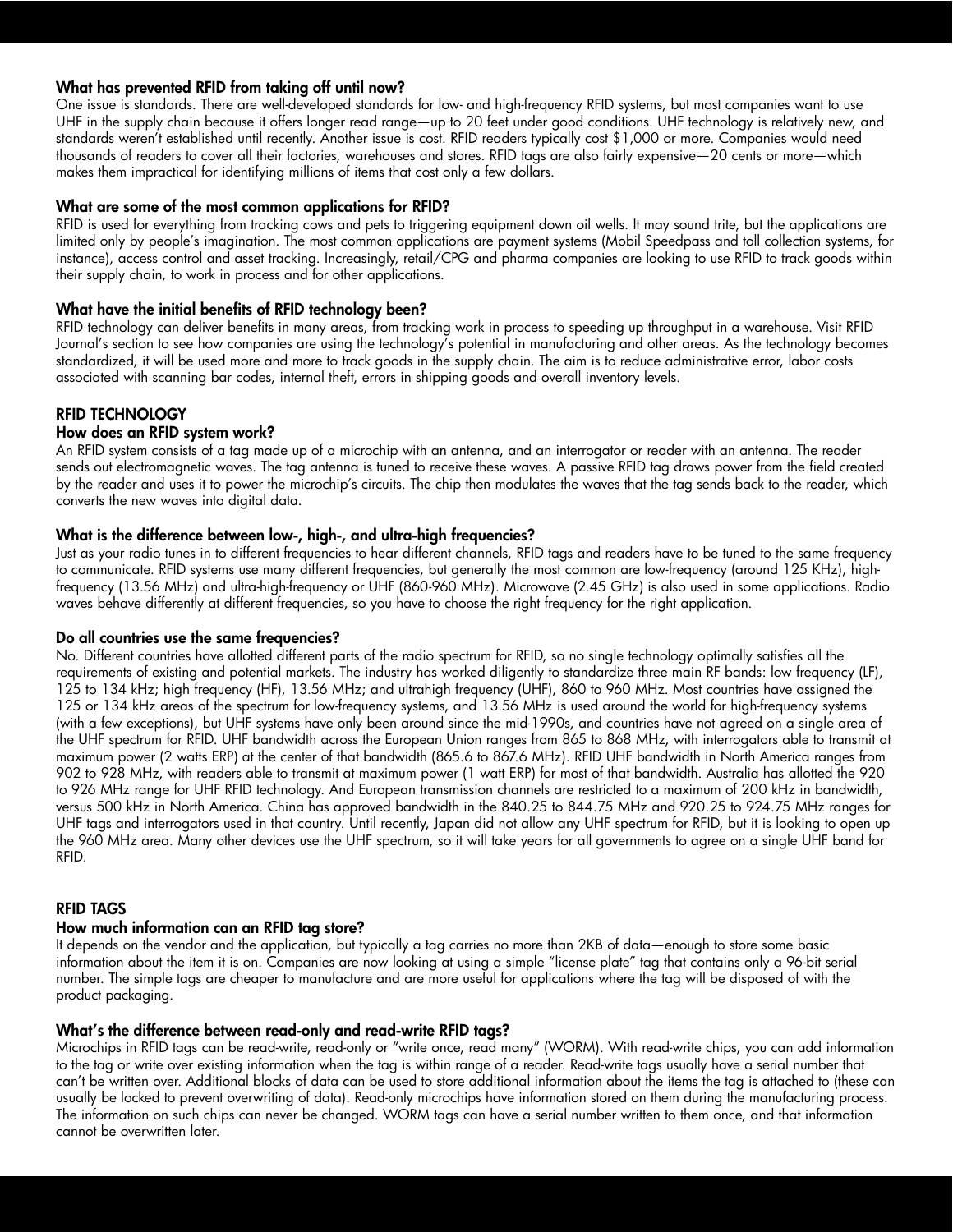# What's the difference between passive and active tags?

Active RFID tags have a transmitter and their own power source (typically a battery). The power source is used to run the microchip's circuitry and to broadcast a signal to a reader (the way a cell phone transmits signals to a base station). Passive tags have no battery. Instead, they draw power from the reader, which sends out electromagnetic waves that induce a current in the tag's antenna. Semi-passive tags use a battery to run the chip's circuitry, but communicate by drawing power from the reader. Active and semi-passive tags are useful for tracking high-value goods that need to be scanned over long ranges, such as railway cars on a track, but they cost more than passive tags, which means they can't be used on low-cost items. (There are companies developing technology that could make active tags far less expensive than they are today.) End-users are focusing on passive UHF tags, which cost less than 40 cents today in volumes of 1 million tags or more. Their read range isn't as far—typically less than 20 feet vs. 100 feet or more for active tags—but they are far less expensive than active tags and can be disposed of with the product packaging.

# What is the read range for a typical RFID tag?

There really is no such thing as a "typical" RFID tag, and the read range of passive tags depends on many factors: the frequency of operation, the power of the reader, interference from other RF devices and so on. In general, low-frequency tags are read from a foot (0.33 meter) or less. High-frequency tags are read from about three feet (1 meter) and UHF tags are read from 10 to 20 feet. Where longer ranges are needed, such as for tracking railway cars, active tags use batteries to boost read ranges to 300 feet (100 meters) or more.

# What is tag collision?

Tag collision occurs when more than one transponder reflects back a signal at the same time, confusing the reader. Different vendors have developed different systems for having the tags respond to the reader one at a time. These involve using algorithms to "singulate" the tags. Since each tag can be read in milliseconds, it appears that all the tags are being read simultaneously.

# What is energy harvesting?

Most passive RFID tags simply reflect back waves from the reader. Energy harvesting is a technique in which energy from the reader is gathered by the tag, stored momentarily and transmitted back at a different frequency. This method may improve the performance of passive RFID tags dramatically.

# What information is stored on RFID tags?

It depends on the vendor and the application, but typically a tag carries no more than 2KB of data—enough to store some basic information about the item it is on. Companies are now looking at using a simple "license plate" tag that contains only a 96-bit serial number. The simple tags are cheaper to manufacture and are more useful for applications where the tag will be disposed of with the product packaging.

# From how far away can a typical RFID tag be read?

The distance from which a tag can be read is called its read range. Read range depends on a number of factors, including the frequency of the radio waves uses for tag-reader communication, the size of the tag antenna, the power output of the reader, and whether the tags have a battery to broadcast a signal or gather energy from a reader and merely reflect a weak signal back to the reader. Battery-powered tags typically have a read range of 300 feet (100 meters). These are the kinds of tags used in toll collection systems. High-frequency tags, which are often used in smart cards, have a read range of three feet or less. UHF tags-the kind used on pallets and cases of goods in the supply chain-have a read range of 20 to 30 feet under ideal conditions. If the tags are attached to products with water or metal, the read range can be significantly less. If the size of the UHF antenna is reduced, that will also dramatically reduce the read range. Increasing the power output could increase the range, but most governments restrict the output of readers so that they don't interfere with other RF devices, such as cordless phones.

# RFID STANDARDS

# What is the EPCIS standard?

EPCIS (the Electronic Product Code Information Service) is a specification for a standard interface for accessing EPC-related information. Electronic Product Codes allow for unique serial numbers for each individual object, enabling companies to track them independently and collect real-time data about each, as well as store and act upon that information. EPCIS enables supply-chain partners to share and exchange information efficiently, providing a standard interface for trading partners. The result is reduced time spent on integration, since all involved parties can use the same interface, regardless of the different database types used for storing that data.

# Are there any standards for RFID?

Yes. International standards have been adopted for some very specific applications, such as for tracking animals and for smart cards, which require encryption to keep data secure. Many other standards initiatives are under way. The International Organization for Standardization (ISO) is working on standards for tracking goods in the supply chain using high-frequency tags (ISO 18000-3) and ultrahigh frequency tags (ISO 18000-6). EPCglobal, a joint venture set up to commercialize Electronic Product Code technologies, has its own standards process, which was used to create bar code standards. EPCglobal has submitted the second-generation UHF EPC protocols to ISO, and it has been approved as ISO 18000-6C, an international standards.